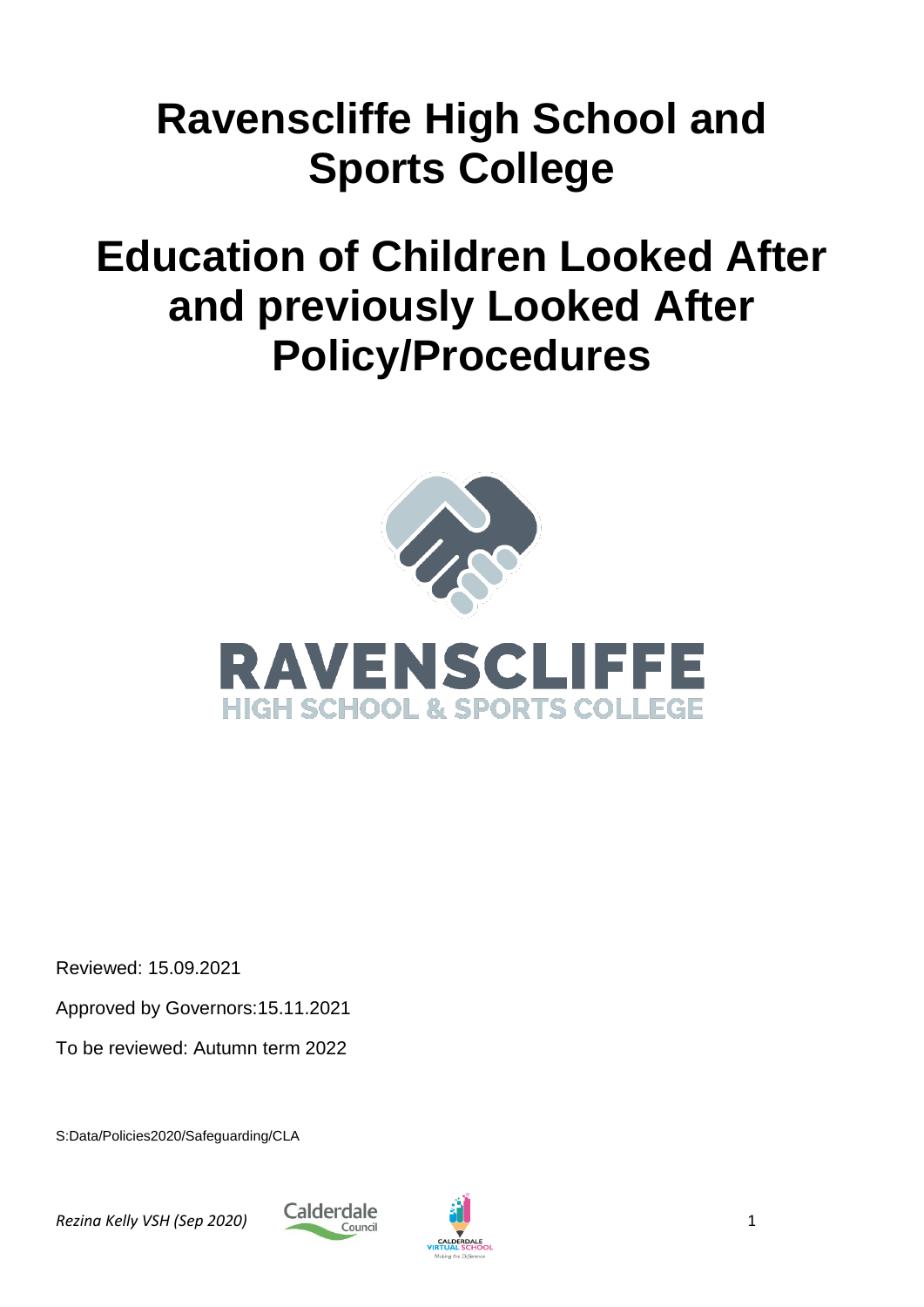# **INTRODUCTION**

The policy is informed by the following Department for Education (DfE) document:

 The Designated Teacher for Looked-After and Previously Looked-After Children. Statutory guidance on their roles and responsibilities [https://assets.publishing.service.gov.uk/government/uploads/system/uploads/attachment\\_data/file/683561/The\\_desi](https://assets.publishing.service.gov.uk/government/uploads/system/uploads/attachment_data/file/683561/The_designated_teacher_for_looked-after_and_previously_looked-after_children.pdf) gnated teacher for looked-after and previously looked-after children.pdf (DfE February 2018)

The governing body of Ravenscliffe High School is committed to providing high quality education for all its students, based on equality of opportunity, access and outcomes. The Governing body recognises the need to champion performance and aspiration for children looked after (CLA) and previously looked after children (PLAC) and is committed to improving outcomes for them.

The governing body is committed to ensuring that CLA and PLAC are supported as fully as possible and will ensure that the following are in place or contributed to, and are working effectively:

- 1. A Designated Governor for CLA and PLAC
- 2. A Designated Teacher for CLA and PLAC
- 3. Annual Personal Education Plans (PEPs), and completed PEP Termly Reviews for all CLA
- 4. The Designated Teacher, as a minimum, will have two days a year for training opportunities specific to factors that impact on the attainment of CLA and PLAC.
- 5. All staff in school will have a clear understanding of the issues that affect CLA and PLAC; their learning needs; how to support them in school and issues relating to confidentiality. This will include a basic understanding of the impact of developmental trauma, early adversity and poor attachments.
- 6. Policies, procedures and strategies to promote the achievement and well-being of this vulnerable group.

#### **THE ROLE OF THE DESIGNATED TEACHER FOR LOOKED-AFTER AND PREVIOUSLY LOOKED-AFTER CHILDREN**

- 1. The designated teacher is the central point of initial contact within Ravenscliffe. They ensure that the school is integral to multiagency working around any child looked after and will minimise any disruption to a child's learning.
- 2. The designated teacher has a leadership role in promoting the educational achievement of every CLA and PLAC on the school's roll. This involves, working with the Virtual School Head to promote the education of CLA and PLAC and promoting a whole school culture where the personalised learning needs of these children matter and their personal, emotional and academic needs are prioritised.
- 3. The designated teacher takes lead responsibility for ensuring school staff understand the things which can affect how CLA and PLAC learn and achieve and how the whole school supports the educational achievement of these pupils.
- 4. The designated teacher promotes the educational achievement of CLA and PLAC by contributing to the development and review of whole school policies.
- 5. The designated teacher promotes a culture in which CLA and PLAC:
	- Are able to discuss their progress and be involved in setting their own targets, have their views taken seriously, and are supported to take responsibility for their own learning.
	- Are prioritised in any selection of pupils who would benefit from one-to-one tuition, and that they have access to academic focused study support.
	- Are prioritised for extra-curricular activities such as school trips or learning experiences that will enhance their learning experiences
	- Are encouraged to participate in school activities and in decision making within the school and the care system.
	- Believe they can succeed and aspire to further and higher education or highly skilled jobs; and can discuss difficult issues (such as SEN, bullying, attendance) in a frank manner with a sympathetic and empathetic adult.
- 6. The designated teacher is a source of advice for teachers about: differentiated teaching strategies appropriate for individual pupils who are CLA or PLAC; and the use of Assessment for Learning (AfL) approaches to improve the short and medium term progress of CLA and PLAC, and help them and their teachers understand where they are in their learning (including any knowledge gaps), where they need to go, and how to get there.
- 7. The designated teacher works directly with CLA and PLAC and their carers, parents or guardians to: promote positive homeschool links; support progress by paying particular attention to effective communication; ensure they understand the potential value of one-to-one tuition and are equipped to engage with it at home; ensure they are aware of how the school teaches key skills such as reading and numeracy; and encourages high aspirations and working with the child to plan for their future success and fulfilment.
- 8. The designated teacher has lead responsibility for completing PEP information prior to the PEP meeting, ensuring the most relevant person attends the PEP meeting and providing any follow up information required.

*Rezina Kelly VSH (Sep 2020)* 2

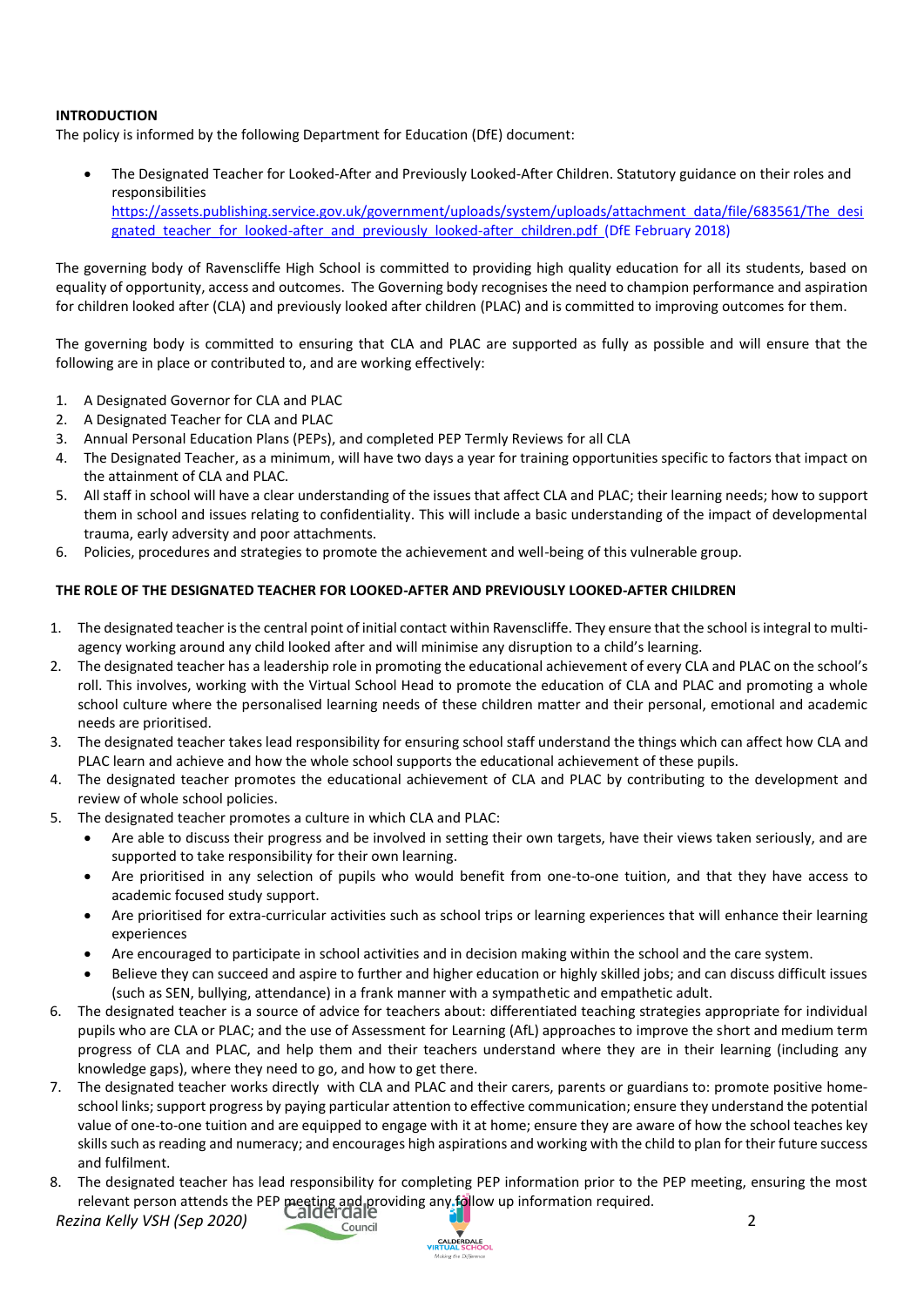- 9. The designated teacher is responsible for ensuring that the Pupil Premium Plus funding is used appropriately to support and enhance the learning opportunities available for each child looked after; this can be considered for individual children or interventions that could benefit the entire cohort. The impact of this should be shared with the Virtual School on the PEP Termly Review form.
- 10. The designated teacher is responsible for sharing attainment and progress data each term with the Virtual School to ensure that the Virtual School Head can fulfil their duties around monitoring and tracking every child looked after.
- 11. The designated teacher is responsible for ensuring that the Pupil Premium Plus that the school receives directly for Previously Looked After Children is used appropriately to support and enhance the learning opportunities available for each PLAC; this can be considered for individual children or interventions that could benefit the entire cohort being mindful that this is not a personal allowance.
- 12. The designated teacher works closely with the school's Designated Safeguarding Lead to ensure that any safeguarding concerns regarding CLA and PLAC are quickly and effectively responded to and shared with the Social Worker and Virtual School for CLA, and any relevant services in the case of PLAC.
- 13. The designated teacher is aware that the Virtual School provides information and advice to parents and designated teachers on meeting the needs of PLAC. The designated teacher should fully involve parents and guardians in decisions affecting their child's education, including any requests to the Virtual School Head for advice on meeting their individual needs.
- 14. The designated teacher should be integral to considering how the school provides a Secure Base for the CLA and PLAC:



*Calderdale's Secure Base Model (2019)*

# **ROLES AND RESPONSIBILITIES OF ALL STAFF**

All staff in this school will:

- 1. have high expectations of CLA and PLAC's learning and set targets to accelerate educational progress;
- 2. be aware of the emotional, psychological and social effects of loss and separation from birth families and that some children may find it difficult to build relationships of trust with adults because of their experiences, and how this might affect the child's behaviour; this will include understanding around early adversity, developmental trauma and poor attachments;
- 3. understand how important it is to see CLA and PLAC as individuals rather than as a homogeneous group, not publicly treat them differently from their peers, and show sensitivity about who else knows about their looked-after or previously lookedafter status;
- 4. appreciate the central importance of the PEP in helping to create a shared understanding between teachers, carers, social workers, the Virtual School and, most importantly, the child's own understanding of how they are being supported;
- 5. have the level of understanding they need of the role of social workers, Virtual School and carers, and how the function of the PEP fits into the wider care planning duties of the authority which looks after the child;
- 6. for PLAC, understand the importance of involving the child's parents or guardians in decisions affecting their child's education, and be a contact for parents or guardians who want advice or have concerns about their child's progress at school.

# **ROLE AND RESPONSIBILITY OF THE GOVERNING BODY**

The governing body of this school will:

- 1. ensure all governors are fully aware of the legal requirements and guidance for CLA and PLAC;
- 2. ensure that there is a named designated teacher for CLA and PLAC;
- 3. through the designated teacher, hold the school to account on how it supports its CLA and PLAC (including how the Pupil Premium Plus is used) and their level of progress;
- 4. be aware of whether the school has CLA and PLAC and how many using anonymised information;
- 5. liaise with the Head Teacher to ensure that the designated teacher is enabled to carry out her/his responsibilities in relation to CLA and PLAC;

**Rezina Kelly VSH (Sep 2020) Calderdale Council <b>Calder 3** 3